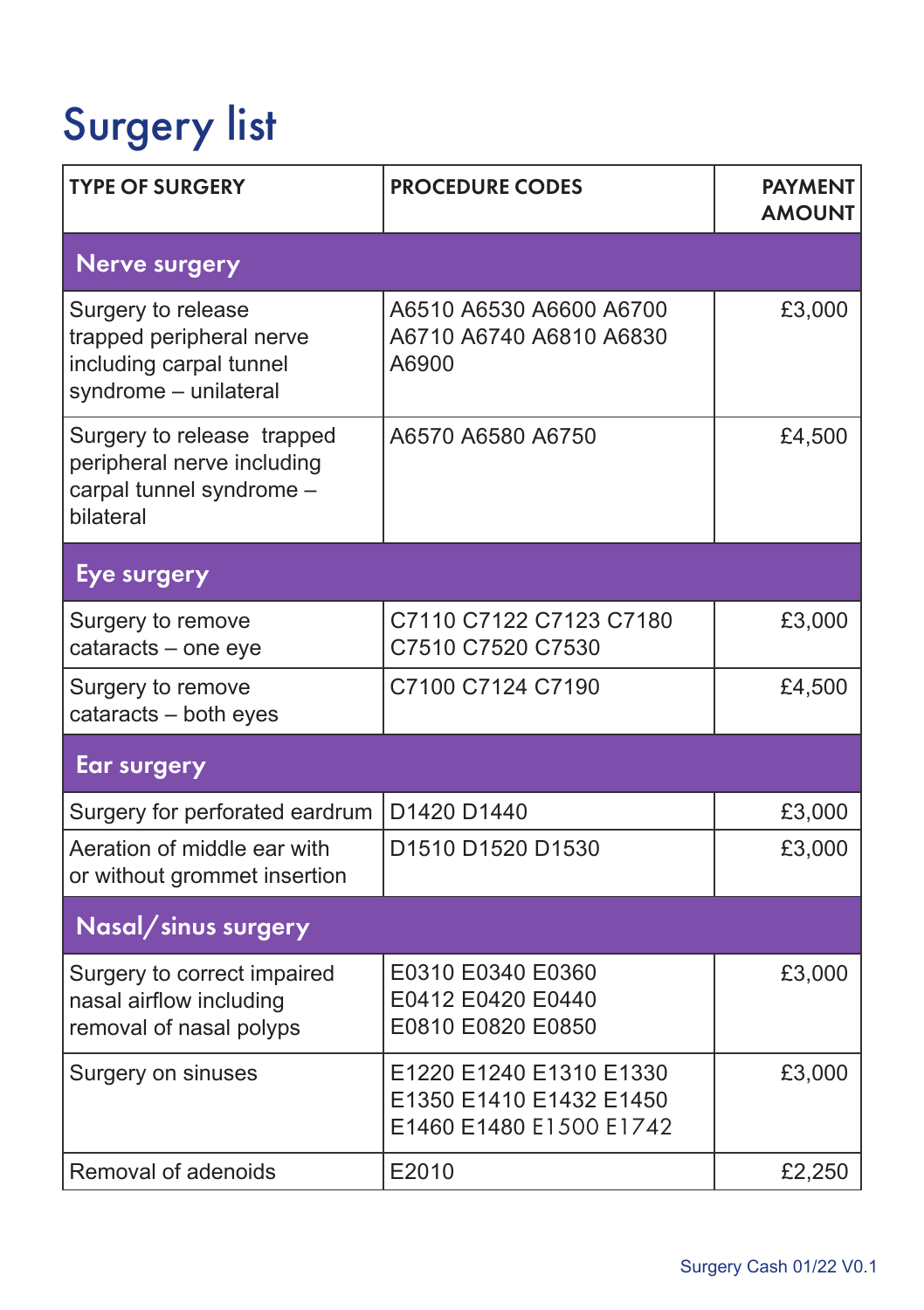| <b>TYPE OF SURGERY</b>                                                                                        | <b>PROCEDURE CODES</b>                                                        | <b>PAYMENT</b><br><b>AMOUNT</b> |  |
|---------------------------------------------------------------------------------------------------------------|-------------------------------------------------------------------------------|---------------------------------|--|
| <b>Oral surgery</b>                                                                                           |                                                                               |                                 |  |
| Surgical removal of impacted<br>wisdom teeth or roots -<br>maximum payment irrespective<br>of number of teeth | F0910 F0950                                                                   | £1,500                          |  |
| Removal of tonsils                                                                                            | F3400 F3440 F3480 F3490                                                       | £3,000                          |  |
| <b>Haemorrhoid surgery</b>                                                                                    |                                                                               |                                 |  |
| Surgical removal<br>of haemorrhoids                                                                           | H5100 H5250                                                                   | £3,000                          |  |
| <b>Gall bladder surgery</b>                                                                                   |                                                                               |                                 |  |
| Surgery for treatment<br>of gall stones and gall<br>bladder removal                                           | J1800 J1820 J1830 J1880 J1900<br>J3100 J3200 J3300 J3500                      | £6,000                          |  |
| <b>Heart surgery</b>                                                                                          |                                                                               |                                 |  |
| Heart valve repair<br>or replacement                                                                          | K2540 K2542 K2580 K2600<br>K2610 K2612 K2613 K2700<br>K2800 K3100 K3210 K3500 | £22,500                         |  |
| Coronary artery<br>bypass graft surgery                                                                       | K4100 K4410 K4880                                                             | £22,500                         |  |
| Coronary artery angioplasty<br>and insertion of stent(s)                                                      | K4900 K4902 K4910 K4912                                                       | £12,000                         |  |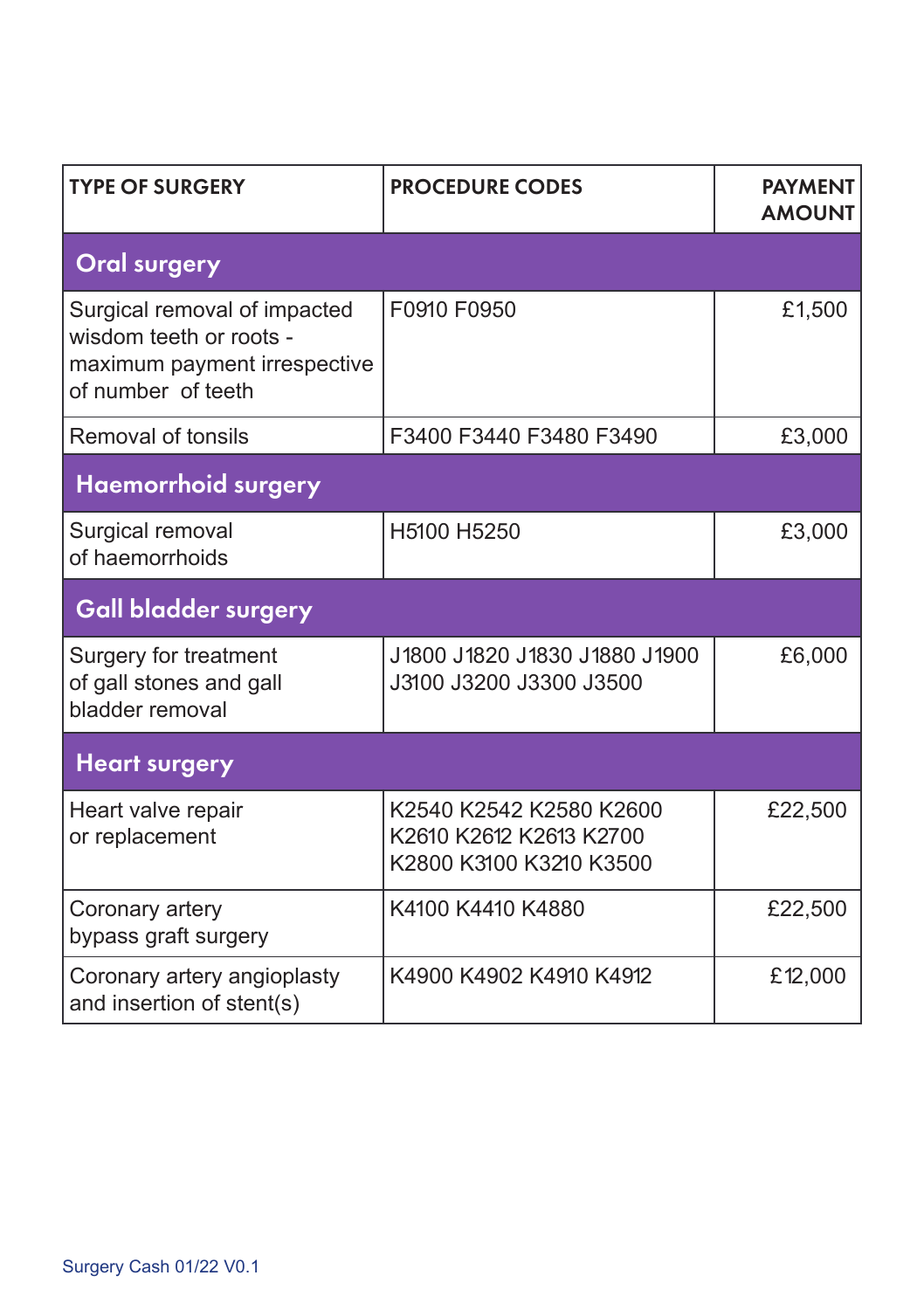| <b>TYPE OF SURGERY</b>                                                 | <b>PROCEDURE CODES</b>                                                        | <b>PAYMENT</b><br><b>AMOUNT</b> |
|------------------------------------------------------------------------|-------------------------------------------------------------------------------|---------------------------------|
| <b>Bladder surgery</b>                                                 |                                                                               |                                 |
| Surgery for stress incontinence<br>in women                            | M5100 M5180 M5220 M5300                                                       | £3,750                          |
| <b>Prostate surgery</b>                                                |                                                                               |                                 |
| Surgery for enlarged<br>prostate including bladder<br>neck obstruction | M6100 M6180 M6182 M6530<br>M6532 M6533 M6620 M6720<br>M6750 M6760 M6780 M7080 | £6,000                          |
| Female reproductive surgery                                            |                                                                               |                                 |
| Repair of prolapse<br>of womb or vagina                                | P2210 P2230 P2310 P2340<br>P2380 P2390 P2420 P2450                            | £6,000                          |
| Hysterectomy and<br>myomectomy                                         | Q0740 Q0750 Q0751 Q0800<br>Q0830 Q0890 Q0920 Q0950                            | £7,500                          |
| Endometriosis                                                          | Q1700 Q1701 Q1702 Q1703<br>Q3800 Q3900                                        | £3,750                          |
| <b>Hernia surgery</b>                                                  |                                                                               |                                 |
| Repair of inguinal, femoral<br>or umbilical hernia -<br>unilateral     | T1900 T2000 T2002 T2080<br>T2100 T2102 T2200 T2280<br>T2300 T2400             | £3,750                          |
| Repair of inguinal, femoral or<br>umbilical hernia - bilateral         | T1910 T2010 T2012 T2110 T2112                                                 | £5,625                          |
| <b>Ganglion surgery</b>                                                |                                                                               |                                 |
| Surgical removal of ganglion                                           | T5900 T6000                                                                   | £1,500                          |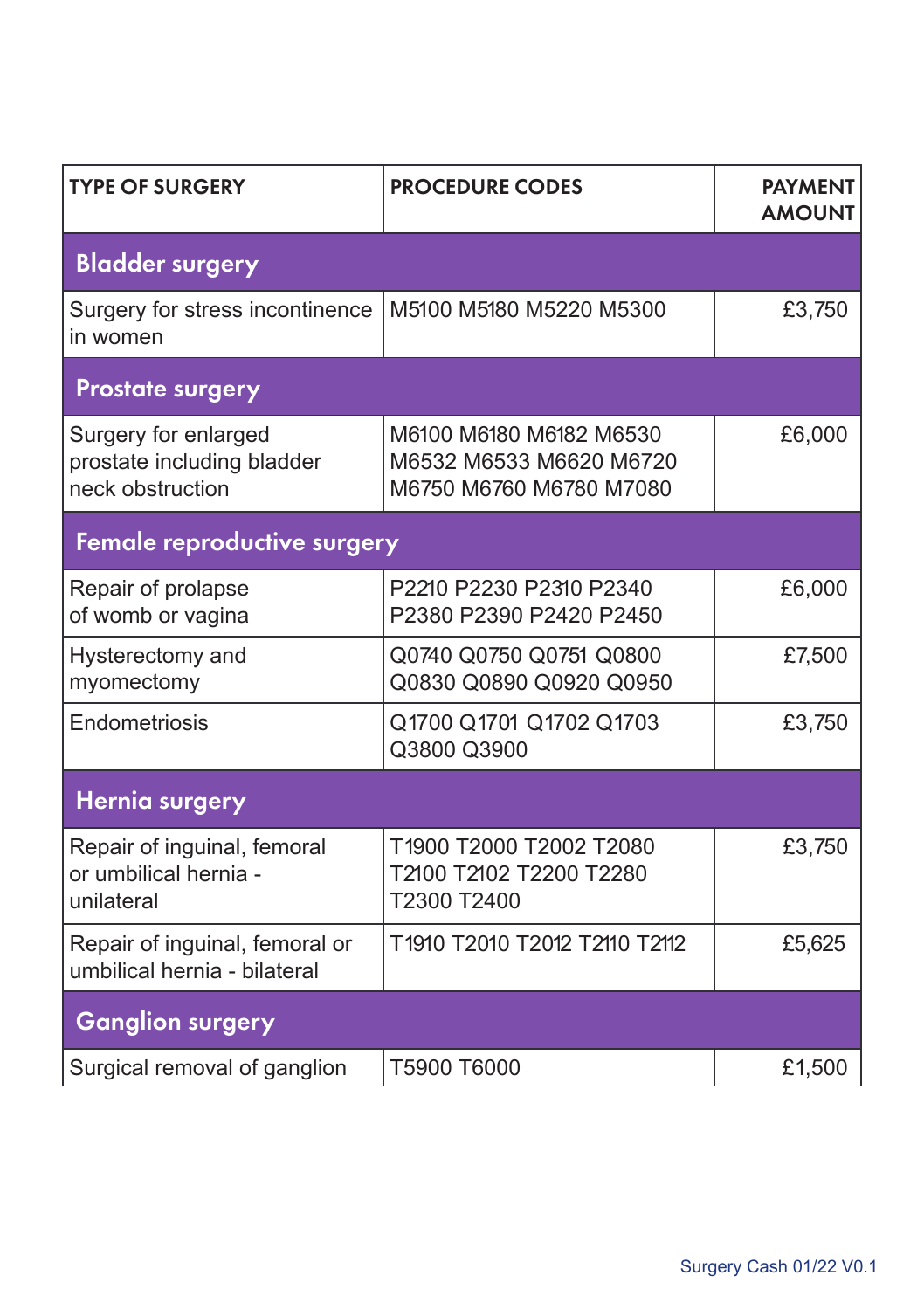| <b>TYPE OF SURGERY</b>                                                        | <b>PROCEDURE CODES</b>                                                                                                                                   | <b>PAYMENT</b><br><b>AMOUNT</b> |
|-------------------------------------------------------------------------------|----------------------------------------------------------------------------------------------------------------------------------------------------------|---------------------------------|
| <b>Spinal surgery</b>                                                         |                                                                                                                                                          |                                 |
| Spinal surgery to relieve<br>nerve compression                                | V2200 V2201 V2300 V2400<br>V2402 V2430 V2560 V2562<br>V2570 V2660                                                                                        | £13,500                         |
| Removal of spinal disc                                                        | V2540 V2542 V2543 V2544<br>V2546 V2680 V2900 V2902<br>V2950 V2951 V2990 V3100<br>V3102 V3120 V3122 V3140<br>V3300 V3340 V3341 V3350<br>V3380 V3381 V3472 | £13,500                         |
| Fusion of spine                                                               | V2500 V2501 V2510 V2652<br>V2980 V3362 V3720 V3730                                                                                                       | £13,500                         |
| Joint replacement surgery                                                     |                                                                                                                                                          |                                 |
| Total hip replacement or<br>hip resurfacing - one hip                         | W3712 W3713 W3714 W3715<br>W3718 W3732 W3733 W3734<br>W3740 W3942 W3943 W3944                                                                            | £15,000                         |
| Total hip replacement or<br>hip resurfacing - both hips                       | W3719 W3780                                                                                                                                              | £22,500                         |
| Partial or total knee<br>replacement - one knee                               | W4200 W4210 W4212 W4230<br>W4240 W4242 W5200 W5210                                                                                                       | £15,000                         |
| Partial or total knee<br>replacement - both knees                             | W4280 W5201                                                                                                                                              | £22,500                         |
| Partial or total replacement or<br>resurfacing of ankle, shoulder<br>or elbow | W4410 W4420 W4430 W4900<br>W4930 W5000 W5030 W5040<br>W5050 W5510 W5520                                                                                  | £15,000                         |